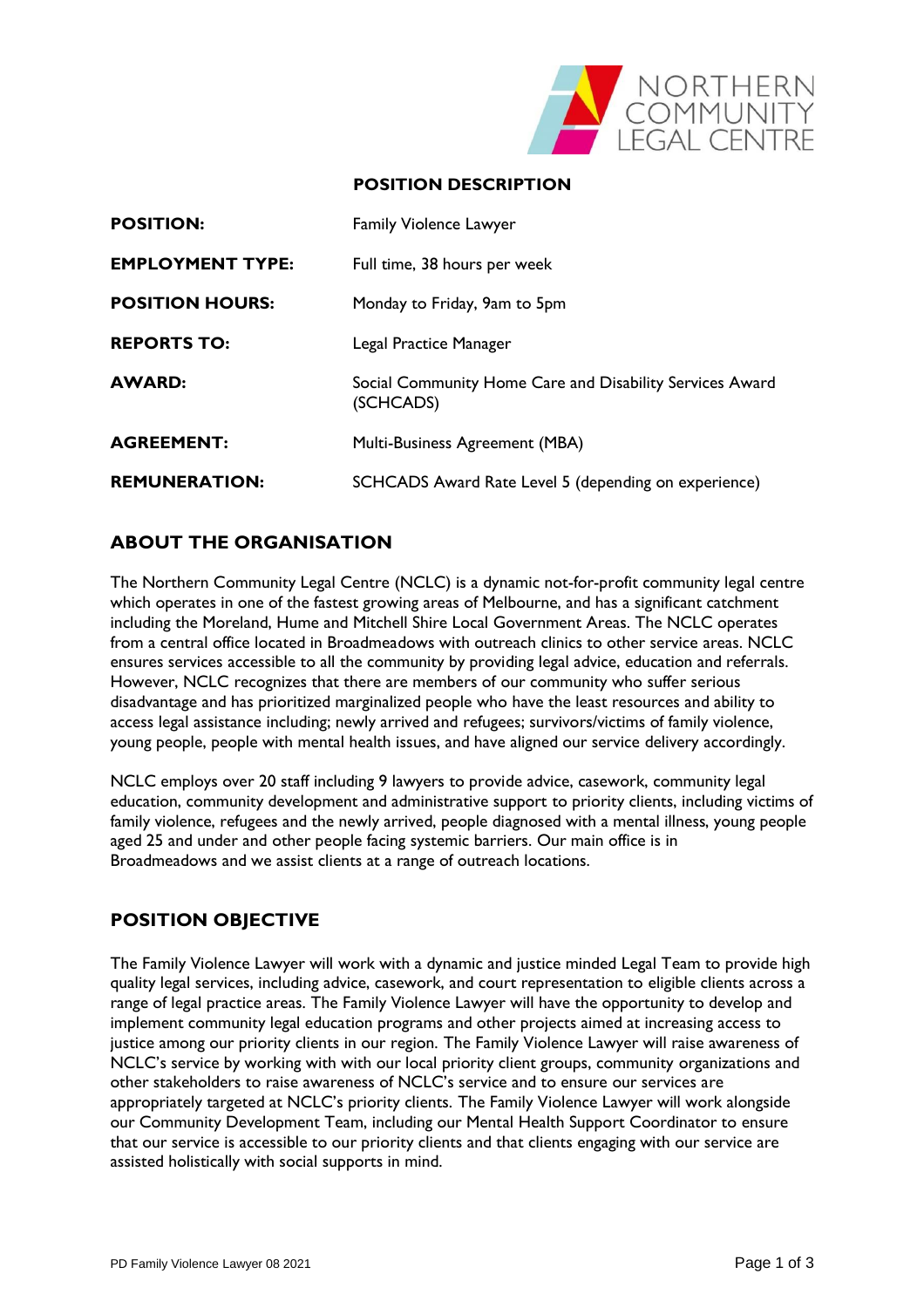# **POSITION RESPONSIBILITIES**

#### **Legal Service Delivery**

- 1. Provide family violence and related law legal advice, casework, advocacy and court representation with our priority clients experience disadvantage, including infringements, debt, motor vehicle accidents, consumer law, intervention orders, family law and summary crime.
- 2. Provide duty lawyer representation to Applicants and AFMs seeking the protection of a family violence intervention order at the Broadmeadows Magistrates' Court.
- 3. Provide pre-court advice and negotiation, and duty lawyer services including representation to Applicants and Affected Family Members in Family Violence Intervention Order proceedings at the Broadmeadows Magistrates' Court.
- 4. Participate in NCLC's legal advice service at our main office, and at our various outreach locations in Hume, Moreland, and Mitchell Shire.
- 5. Apply NCLC's casework guidelines governing eligibility for on-going assistance, and the extent of that assistance.
- 6. Participate in strategic litigation as directed by the Legal Practice Manager to address systemic legal disadvantage experienced by priority clients in our region.
- 7. Assist the Legal Practice Manager in the preparation of written reports on activities related to allocated responsibilities.
- 8. Assist in the review and, where possible, improve effective case management systems, practices and work procedures amongst staff, students and volunteers.
- 9. Assist with the supervision and mentoring of legal volunteers, and at the direction of the Legal Practice Manager provide family violence training and support to other legal staff.
- 10. Perform all necessary administrative work necessary, including accurate record-keeping in accordance with NCLC policies and procedures.

## **Community Development, Legal Education and Law Reform**

- 1. In collaboration with the Community Development Manager and the Legal Practice Manager, identify and develop opportunities and projects for community legal education, community development, and law reform initiatives.
- 2. Deliver community legal education, community development and law reform initiatives, including providing presentations and workshops as directed by the Legal Practice Manager.
- 3. Promote NCLC's family violence service to community groups by participating in networks, working groups and other forums, including social media.
- 4. Assist the Legal Practice Manager in the preparation of law reform submissions, funding applications, and community legal education publications.
- 5. Network with organizations including partner organisations, Family Violence Services, Settlement agencies and other community agencies working with victims of family violence.